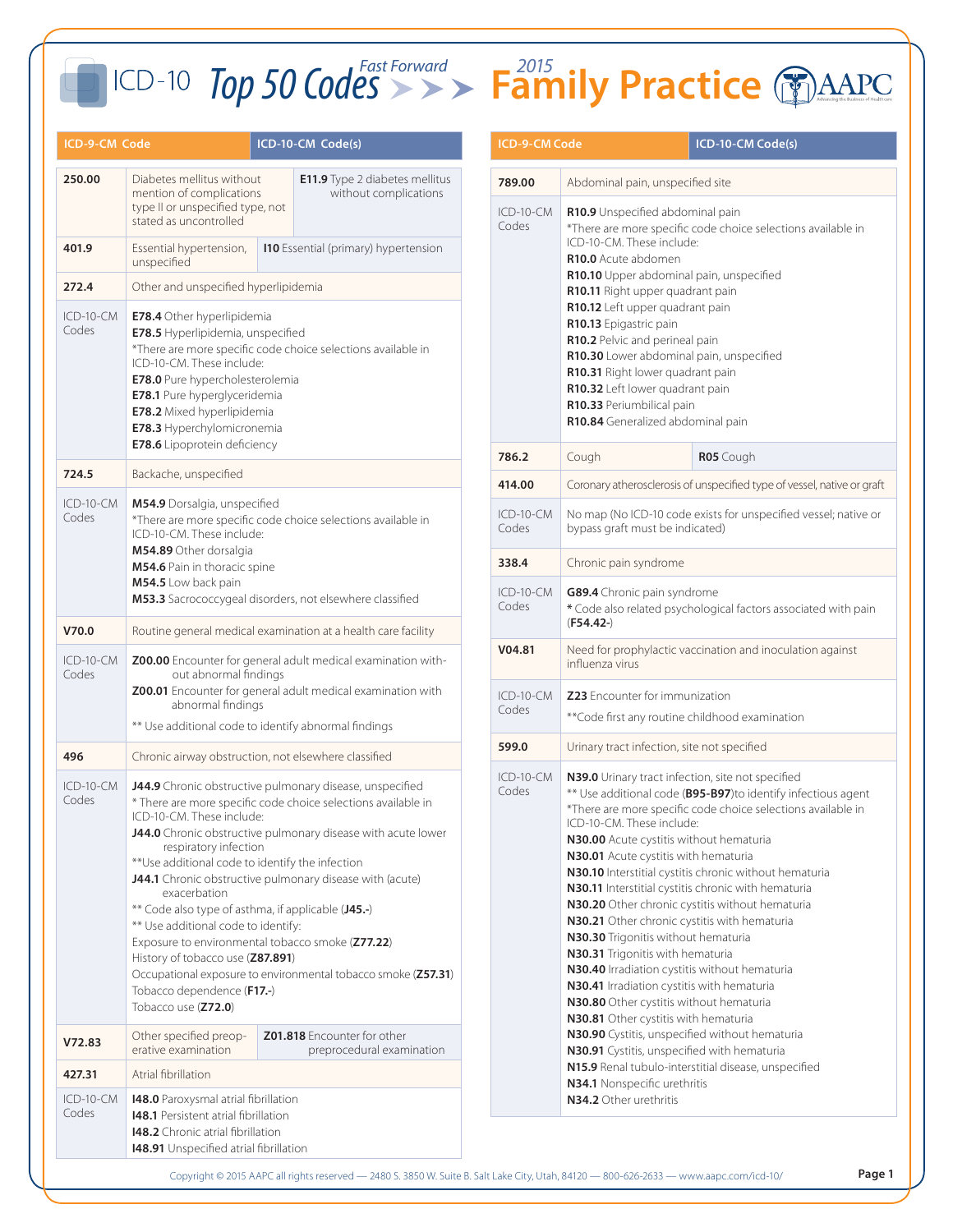| ICD-9-CM Code                                                                                                                                                                                                                                                                                                                                                                                                                                                           |                                                                                                                                                                                                                                                                    | ICD-10-CM Code(s)                                                                                                                           | <b>ICD-9-CM Code</b> |                                                                                                                                                                                                                                                                                                                                                                                                                                                                                                                                                                      | ICD-10-CM Code(s) |
|-------------------------------------------------------------------------------------------------------------------------------------------------------------------------------------------------------------------------------------------------------------------------------------------------------------------------------------------------------------------------------------------------------------------------------------------------------------------------|--------------------------------------------------------------------------------------------------------------------------------------------------------------------------------------------------------------------------------------------------------------------|---------------------------------------------------------------------------------------------------------------------------------------------|----------------------|----------------------------------------------------------------------------------------------------------------------------------------------------------------------------------------------------------------------------------------------------------------------------------------------------------------------------------------------------------------------------------------------------------------------------------------------------------------------------------------------------------------------------------------------------------------------|-------------------|
| 300.00                                                                                                                                                                                                                                                                                                                                                                                                                                                                  | Anxiety state, unspecified                                                                                                                                                                                                                                         |                                                                                                                                             | 786.50               | Chest pain, unspecified                                                                                                                                                                                                                                                                                                                                                                                                                                                                                                                                              |                   |
| $ICD-10-CM$<br>Codes<br>311                                                                                                                                                                                                                                                                                                                                                                                                                                             | F41.9 Anxiety disorder, unspecified<br>*There are more specific code choice selections available in<br>ICD-10-CM. These include:<br>F41.1 Generalized anxiety disorder<br>F41.8 Other specified anxiety disorders<br>Depressive disorder, not elsewhere classified |                                                                                                                                             | $ICD-10-CM$<br>Codes | R07.9 Chest pain, unspecified<br>*There are more specific code choice selectior<br>ICD-10-CM. These include:<br>R07.1 Chest pain on breathing<br>R07.2 Precordial pain<br>R07.81 Pleurodynia<br>R07.89 Other chest pain                                                                                                                                                                                                                                                                                                                                              |                   |
| $ICD-10-CM$                                                                                                                                                                                                                                                                                                                                                                                                                                                             | F32.9 Major depressive disorder, single episode, unspecified                                                                                                                                                                                                       |                                                                                                                                             | 780.79               | Other malaise and fatique                                                                                                                                                                                                                                                                                                                                                                                                                                                                                                                                            |                   |
| Codes<br>*There are more specific code choice selections available in<br>ICD-10-CM. These include:<br>F32.0 Major depressive disorder, single episode, mild<br>F32.1 Major depressive disorder, single episode, moderate<br>F32.2 Major depressive disorder, single episode, severe without<br>psychotic features<br>F32.3 Major depressive disorder, single episode, severe with<br>psychotic features                                                                 |                                                                                                                                                                                                                                                                    |                                                                                                                                             | ICD-10-CM<br>Codes   | R53.0 Neoplasm (malignant) related fatigue<br>** Code first associated neoplasm<br>R53.1 Weakness<br>R53.81 Other malaise<br>R53.83 Other fatique<br>G93.3 Postviral fatique syndrome                                                                                                                                                                                                                                                                                                                                                                                |                   |
|                                                                                                                                                                                                                                                                                                                                                                                                                                                                         |                                                                                                                                                                                                                                                                    | F32.4 Major depressive disorder, single episode, in partial remission<br>F32.5 Major depressive disorder, single episode, in full remission | 465.9                | Acute upper respiratory infections of unspecif                                                                                                                                                                                                                                                                                                                                                                                                                                                                                                                       |                   |
| 530.81                                                                                                                                                                                                                                                                                                                                                                                                                                                                  | F32.8 Other depressive episodes<br>Esophageal reflux                                                                                                                                                                                                               |                                                                                                                                             | ICD-10-CM<br>Codes   | J06.9 Acute upper respiratory infection, unspe<br>J39.8 Other specified diseases of upper respira                                                                                                                                                                                                                                                                                                                                                                                                                                                                    |                   |
| ICD-10-CM<br>Codes                                                                                                                                                                                                                                                                                                                                                                                                                                                      | K21.9 Gastro-esophageal reflux disease without esophagitis<br>K21.0 Gastro-esophageal reflux disease with esophagitis                                                                                                                                              |                                                                                                                                             | 486                  | Pneumonia, organism unspecified                                                                                                                                                                                                                                                                                                                                                                                                                                                                                                                                      |                   |
| 729.5<br>$ICD-10-CM$                                                                                                                                                                                                                                                                                                                                                                                                                                                    | Pain in limb<br>M79.609 Pain in unspecified limb                                                                                                                                                                                                                   |                                                                                                                                             | $ICD-10-CM$<br>Codes | J18.9 Pneumonia, unspecified organism<br>** Code first associated influenza, if applicable<br>$-J11.0-$                                                                                                                                                                                                                                                                                                                                                                                                                                                              |                   |
| Codes                                                                                                                                                                                                                                                                                                                                                                                                                                                                   |                                                                                                                                                                                                                                                                    | ** There are more specific code choice selections available in                                                                              | 466.0                | Acute bronchitis                                                                                                                                                                                                                                                                                                                                                                                                                                                                                                                                                     |                   |
| ICD-10-CM. These include:<br>M79.601 Pain in right arm<br>M79.602 Pain in left arm<br>M79.603 Pain in arm, unspecified<br>M79.604 Pain in right leg<br>M79.605 Pain in left leg<br>M79.606 Pain in leg, unspecified<br>M79.621 Pain in right upper arm<br>M79.622 Pain in left upper arm<br>M79.629 Pain in unspecified upper arm<br>M79.631 Pain in right forearm<br>M79.632 Pain in left forearm<br>M79.639 Pain in unspecified forearm<br>M79.641 Pain in right hand |                                                                                                                                                                                                                                                                    |                                                                                                                                             | ICD-10-CM<br>Codes   | J20.9 Acute bronchitis, unspecified<br>* There are more specific code choice selectio<br>ICD-10-CM. These include:<br>J20.0 Acute bronchitis due to Mycoplasma pn<br>J20.1 Acute bronchitis due to Hemophilus infl<br>J20.2 Acute bronchitis due to streptococcus<br>J20.3 Acute bronchitis due to coxsackievirus<br>J20.4 Acute bronchitis due to parainfluenza vi<br>J20.5 Acute bronchitis due to respiratory sync<br>J20.6 Acute bronchitis due to rhinovirus<br><b>J20.7</b> Acute bronchitis due to echovirus<br>J20.8 Acute bronchitis due to other specified |                   |
|                                                                                                                                                                                                                                                                                                                                                                                                                                                                         | M79.642 Pain in left hand<br>M79.643 Pain in unspecified hand                                                                                                                                                                                                      |                                                                                                                                             | 719.46               | Pain in joint, lower leg                                                                                                                                                                                                                                                                                                                                                                                                                                                                                                                                             |                   |
|                                                                                                                                                                                                                                                                                                                                                                                                                                                                         | M79.644 Pain in right finger(s)<br>M79.645 Pain in left finger(s)<br>M79.646 Pain in unspecified finger(s)<br>M79.651 Pain in right thigh                                                                                                                          |                                                                                                                                             | ICD-10-CM<br>Codes   | M25.561 Pain in right knee<br>M25.562 Pain in left knee<br>M25.569 Pain in unspecified knee                                                                                                                                                                                                                                                                                                                                                                                                                                                                          |                   |
|                                                                                                                                                                                                                                                                                                                                                                                                                                                                         | M79.652 Pain in left thigh<br>M79.659 Pain in unspecified thigh                                                                                                                                                                                                    |                                                                                                                                             | 428.0                | Congestive heart failure, unspecified                                                                                                                                                                                                                                                                                                                                                                                                                                                                                                                                |                   |
| M79.661 Pain in right lower leg<br>M79.662 Pain in left lower leg<br>M79.669 Pain in unspecified lower leg<br>M79.671 Pain in right foot<br>M79.672 Pain in left foot<br>M79.673 Pain in unspecified foot<br>M79.674 Pain in right toe(s)<br>M79.675 Pain in left toe(s)<br>M79.676 Pain in unspecified toe(s)                                                                                                                                                          |                                                                                                                                                                                                                                                                    |                                                                                                                                             | ICD-10-CM<br>Codes   | 150.9 Heart failure, unspecified<br>* There are more specific code choice selectio<br>ICD-10-CM. These include:<br><b>150.1</b> Left ventricular failure<br>150.21 Acute systolic (congestive) heart failure<br>150.22 Chronic systolic (congestive) heart failu<br>150.23 Acute on chronic systolic (congestive) I<br>150.30 Unspecified diastolic (congestive) hear                                                                                                                                                                                                |                   |

| <b>ICD-9-CM Code</b> |                                                                                                                                                                                                                                                                                                                                                                                                                                                                                                                                                                                                                    | ICD-10-CM Code(s)                                      |  |
|----------------------|--------------------------------------------------------------------------------------------------------------------------------------------------------------------------------------------------------------------------------------------------------------------------------------------------------------------------------------------------------------------------------------------------------------------------------------------------------------------------------------------------------------------------------------------------------------------------------------------------------------------|--------------------------------------------------------|--|
| 786.50               | Chest pain, unspecified                                                                                                                                                                                                                                                                                                                                                                                                                                                                                                                                                                                            |                                                        |  |
| ICD-10-CM<br>Codes   | R07.9 Chest pain, unspecified<br>*There are more specific code choice selections available in<br>ICD-10-CM. These include:<br><b>R07.1</b> Chest pain on breathing<br>R07.2 Precordial pain<br>R07.81 Pleurodynia<br><b>R07.89</b> Other chest pain                                                                                                                                                                                                                                                                                                                                                                |                                                        |  |
| 780.79               | Other malaise and fatigue                                                                                                                                                                                                                                                                                                                                                                                                                                                                                                                                                                                          |                                                        |  |
| ICD-10-CM<br>Codes   | R53.0 Neoplasm (malignant) related fatigue<br>**Code first associated neoplasm<br>R53.1 Weakness<br><b>R53.81</b> Other malaise<br>R53.83 Other fatigue<br>G93.3 Postviral fatigue syndrome                                                                                                                                                                                                                                                                                                                                                                                                                        |                                                        |  |
| 465.9                |                                                                                                                                                                                                                                                                                                                                                                                                                                                                                                                                                                                                                    | Acute upper respiratory infections of unspecified site |  |
| $ICD-10-CM$<br>Codes | J06.9 Acute upper respiratory infection, unspecified<br>J39.8 Other specified diseases of upper respiratory tract                                                                                                                                                                                                                                                                                                                                                                                                                                                                                                  |                                                        |  |
| 486                  | Pneumonia, organism unspecified                                                                                                                                                                                                                                                                                                                                                                                                                                                                                                                                                                                    |                                                        |  |
| ICD-10-CM<br>Codes   | J18.9 Pneumonia, unspecified organism<br>** Code first associated influenza, if applicable (J09.X1, J10.0-<br>$-J11.0-$                                                                                                                                                                                                                                                                                                                                                                                                                                                                                            |                                                        |  |
| 466.0                | Acute bronchitis                                                                                                                                                                                                                                                                                                                                                                                                                                                                                                                                                                                                   |                                                        |  |
| ICD-10-CM<br>Codes   | J20.9 Acute bronchitis, unspecified<br>* There are more specific code choice selections available in<br>ICD-10-CM. These include:<br>J20.0 Acute bronchitis due to Mycoplasma pneumoniae<br>J20.1 Acute bronchitis due to Hemophilus influenzae<br>J20.2 Acute bronchitis due to streptococcus<br>J20.3 Acute bronchitis due to coxsackievirus<br>J20.4 Acute bronchitis due to parainfluenza virus<br>J20.5 Acute bronchitis due to respiratory syncytial virus<br>J20.6 Acute bronchitis due to rhinovirus<br>J20.7 Acute bronchitis due to echovirus<br>J20.8 Acute bronchitis due to other specified organisms |                                                        |  |
| 719.46               | Pain in joint, lower leg                                                                                                                                                                                                                                                                                                                                                                                                                                                                                                                                                                                           |                                                        |  |
| ICD-10-CM<br>Codes   | <b>M25.561</b> Pain in right knee<br>M25.562 Pain in left knee<br>M25.569 Pain in unspecified knee                                                                                                                                                                                                                                                                                                                                                                                                                                                                                                                 |                                                        |  |
| 428.0                | Congestive heart failure, unspecified                                                                                                                                                                                                                                                                                                                                                                                                                                                                                                                                                                              |                                                        |  |
| ICD-10-CM<br>Codes   | <b>150.9</b> Heart failure, unspecified<br>* There are more specific code choice selections available in<br>ICD-10-CM. These include:<br><b>150.1</b> Left ventricular failure<br>150.21 Acute systolic (congestive) heart failure<br><b>150.22</b> Chronic systolic (congestive) heart failure<br>150.23 Acute on chronic systolic (congestive) heart failure<br><b>150.30</b> Unspecified diastolic (congestive) heart failure                                                                                                                                                                                   |                                                        |  |

Copyright © 2015 AAPC all rights reserved — 2480 S. 3850 W. Suite B. Salt Lake City, Utah, 84120 — 800-626-2633 — www.aapc.com/icd-10/ **Page 2**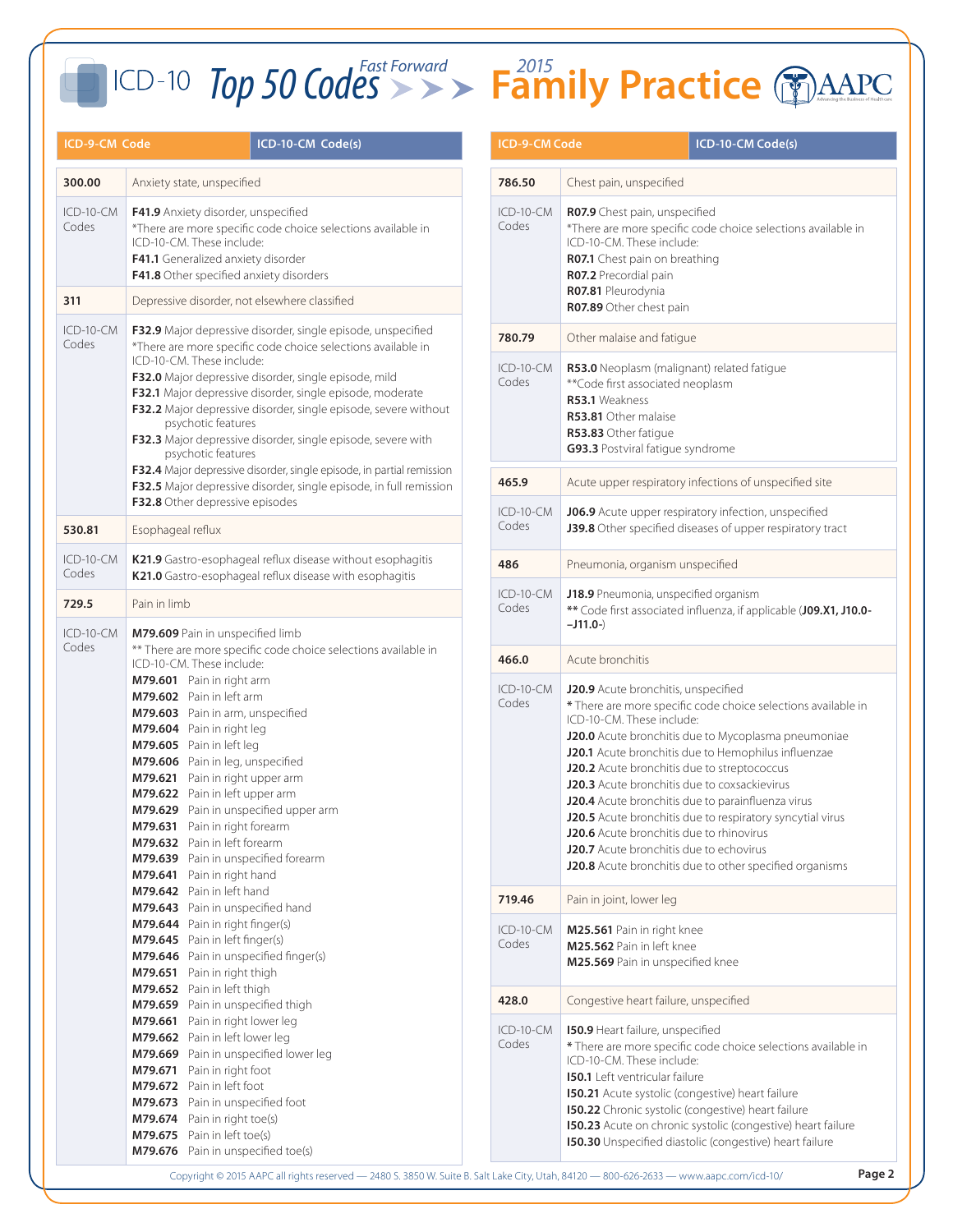### **ICD-9-CM Code ICD-10-CM Code(s) ICD-9-CM Code ICD-10-CM Code(s) 428.0** (cont.) Congestive heart failure, unspecified ICD-10-CM Codes (cont.) **I50.31** Acute diastolic (congestive) heart failure **I50.32** Chronic diastolic (congestive) heart failure **I50.33** Acute on chronic diastolic (congestive) heart failure **I50.40** Unspecified combined systolic (congestive) and diastolic (congestive) heart failure **I50.41** Acute combined systolic (congestive) and diastolic (congestive) heart failure **I50.42** Chronic combined systolic (congestive) and diastolic (congestive) heart failure **I50.43** Acute on chronic combined systolic (congestive) and diastolic (congestive) heart failure \*\*Code first: heart failure complicating abortion or ectopic or molar pregnancy (**O00-O07, O08.8**) heart failure following surgery (**I97.13-**) heart failure due to hypertension (**I11.0**) heart failure due to hypertension with chronic kidney disease (**I13-**) obstetric surgery and procedures (**O75.4**) rheumatic heart failure (**I09.81**) **780.4** Dizziness and giddiness **R42** Dizziness and giddiness **461.9** Acute sinusitis, unspecified ICD-10-CM Codes **J01.90** Acute sinusitis, unspecified \*\*Use additional code (**B95-B97**) to identify infectious agent **\*** There are more specific code choice selections available in ICD-10-CM. These include: **J01.00** Acute maxillary sinusitis, unspecified **J01.10** Acute frontal sinusitis, unspecified **J01.20** Acute ethmoidal sinusitis, unspecified **J01.30** Acute sphenoidal sinusitis, unspecified **J01.40** Acute pansinusitis, unspecified **J01.80** Other acute sinusitis **782.3** Edema ICD-10-CM Codes **R60.0** Localized edema **R60.1** Generalized edema **R60.9** Edema, unspecified **477.9** Allergic rhinitis, cause unspecified ICD-10-CM Codes **J30.9** Allergic rhinitis, unspecified **\*** There are more specific code choice selections available in ICD-10-CM. These include: **J30.0** Vasomotor rhinitis **J30.1** Allergic rhinitis due to pollen **J30.2** Other seasonal allergic rhinitis **J30.5** Allergic rhinitis due to food **J30.81** Allergic rhinitis due to animal (cat) (dog) hair and dander **J30.89** Other allergic rhinitis **719.41** Pain in joint, shoulder region ICD-10-CM Codes **M25.511** Pain in right shoulder **M25.512** Pain in left shoulder **M25.519** Pain in unspecified shoulder **784.0** Headache **R51** Headache

## *Top 50 CodesFast Forward* **Family Practice** *<sup>2015</sup>*

| <b>ICD-9-CM Code</b> |                                                                                                                                                                                                                                                                                                                                                                                                                                                                                                                                                                                                                                                                                                                                                                                                                                                                                                                                                                                                                                            | ICD-10-CM Code(s)                               |  |  |  |
|----------------------|--------------------------------------------------------------------------------------------------------------------------------------------------------------------------------------------------------------------------------------------------------------------------------------------------------------------------------------------------------------------------------------------------------------------------------------------------------------------------------------------------------------------------------------------------------------------------------------------------------------------------------------------------------------------------------------------------------------------------------------------------------------------------------------------------------------------------------------------------------------------------------------------------------------------------------------------------------------------------------------------------------------------------------------------|-------------------------------------------------|--|--|--|
| 380.4                | Impacted cerumen                                                                                                                                                                                                                                                                                                                                                                                                                                                                                                                                                                                                                                                                                                                                                                                                                                                                                                                                                                                                                           |                                                 |  |  |  |
| ICD-10-CM<br>Codes   | <b>H61.21</b> Impacted cerumen, right ear<br>H61.22 Impacted cerumen, left ear<br>H61.23 Impacted cerumen, bilateral<br>H61.20 Impacted cerumen, unspecified ear                                                                                                                                                                                                                                                                                                                                                                                                                                                                                                                                                                                                                                                                                                                                                                                                                                                                           |                                                 |  |  |  |
| 462                  | Acute pharyngitis                                                                                                                                                                                                                                                                                                                                                                                                                                                                                                                                                                                                                                                                                                                                                                                                                                                                                                                                                                                                                          |                                                 |  |  |  |
| ICD-10-CM<br>Codes   | J02.8 Acute pharyngitis due to other specified organisms<br>** Use additional code (B95-B97) to identify infectious agent<br>J02.0 Streptococcal pharyngitis<br>J02.9 Acute pharyngitis, unspecified                                                                                                                                                                                                                                                                                                                                                                                                                                                                                                                                                                                                                                                                                                                                                                                                                                       |                                                 |  |  |  |
| 723.1                | Cervicalgia                                                                                                                                                                                                                                                                                                                                                                                                                                                                                                                                                                                                                                                                                                                                                                                                                                                                                                                                                                                                                                | M54.2 Cervicalgia                               |  |  |  |
| 285.9                | Anemia, unspecified                                                                                                                                                                                                                                                                                                                                                                                                                                                                                                                                                                                                                                                                                                                                                                                                                                                                                                                                                                                                                        |                                                 |  |  |  |
| ICD-10-CM<br>Codes   | D64.9 Anemia, unspecified<br>* There are more specific code choice selections available in<br>ICD-10-CM. These include:<br>D64.0 Hereditary sideroblastic anemia<br>D64.1 Secondary sideroblastic anemia due to disease<br>** Code first underlying disease<br>D64.2 Secondary sideroblastic anemia due to drugs and toxins<br>** Code first poisoning due to drug or toxin, if applicable<br>(T36-T65 with fifth or sixth character 1-4 or 6)<br>Use additional code for adverse effect, if applicable, to identify<br>drug (T36-T50 with fifth or sixth character 5)<br>D64.3 Other sideroblastic anemias (anemia is plural in code<br>descriptor)<br>D64.81 Anemia due to antineoplastic chemotherapy<br>D64.89 Other specified anemias                                                                                                                                                                                                                                                                                                 |                                                 |  |  |  |
| 782.1                | Rash and other non-<br>specific skin eruption                                                                                                                                                                                                                                                                                                                                                                                                                                                                                                                                                                                                                                                                                                                                                                                                                                                                                                                                                                                              | R21 Rash and other nonspecific skin<br>eruption |  |  |  |
| 787.91               | Diarrhea<br>R19.7 Diarrhea, unspecified                                                                                                                                                                                                                                                                                                                                                                                                                                                                                                                                                                                                                                                                                                                                                                                                                                                                                                                                                                                                    |                                                 |  |  |  |
| 493.90               | Asthma, unspecified                                                                                                                                                                                                                                                                                                                                                                                                                                                                                                                                                                                                                                                                                                                                                                                                                                                                                                                                                                                                                        |                                                 |  |  |  |
| ICD-10-CM<br>Codes   | J45.909 Unspecified asthma, uncomplicated<br>** Use additional code to identify:<br>exposure to environmental tobacco smoke (Z77.22)<br>exposure to tobacco smoke in the perinatal period (P96.81)<br>history of tobacco use (Z87.891)<br>occupational exposure to environmental tobacco smoke (Z57.31)<br>tobacco dependence (F17-)<br>tobacco use (Z72.0)<br>** There are more specific code choice selections available in<br>ICD-10-CM. These include:<br>J45.20 Mild intermittent asthma, uncomplicated<br>J45.21 Mild intermittent asthma with (acute) exacerbation<br>J45.22 Mild intermittent asthma with status asthmaticus<br>J45.30 Mild persistent asthma, uncomplicated<br>J45.31 Mild persistent asthma with (acute) exacerbation<br>J45.32 Mild persistent asthma with status asthmaticus<br>J45.40 Moderate persistent asthma, uncomplicated<br>J45.41 Moderate persistent asthma with (acute) exacerbation<br>J45.42 Moderate persistent asthma with status asthmaticus<br>J45.50 Severe persistent asthma, uncomplicated |                                                 |  |  |  |

Copyright © 2015 AAPC all rights reserved — 2480 S. 3850 W. Suite B. Salt Lake City, Utah, 84120 — 800-626-2633 — www.aapc.com/icd-10/ **Page 3**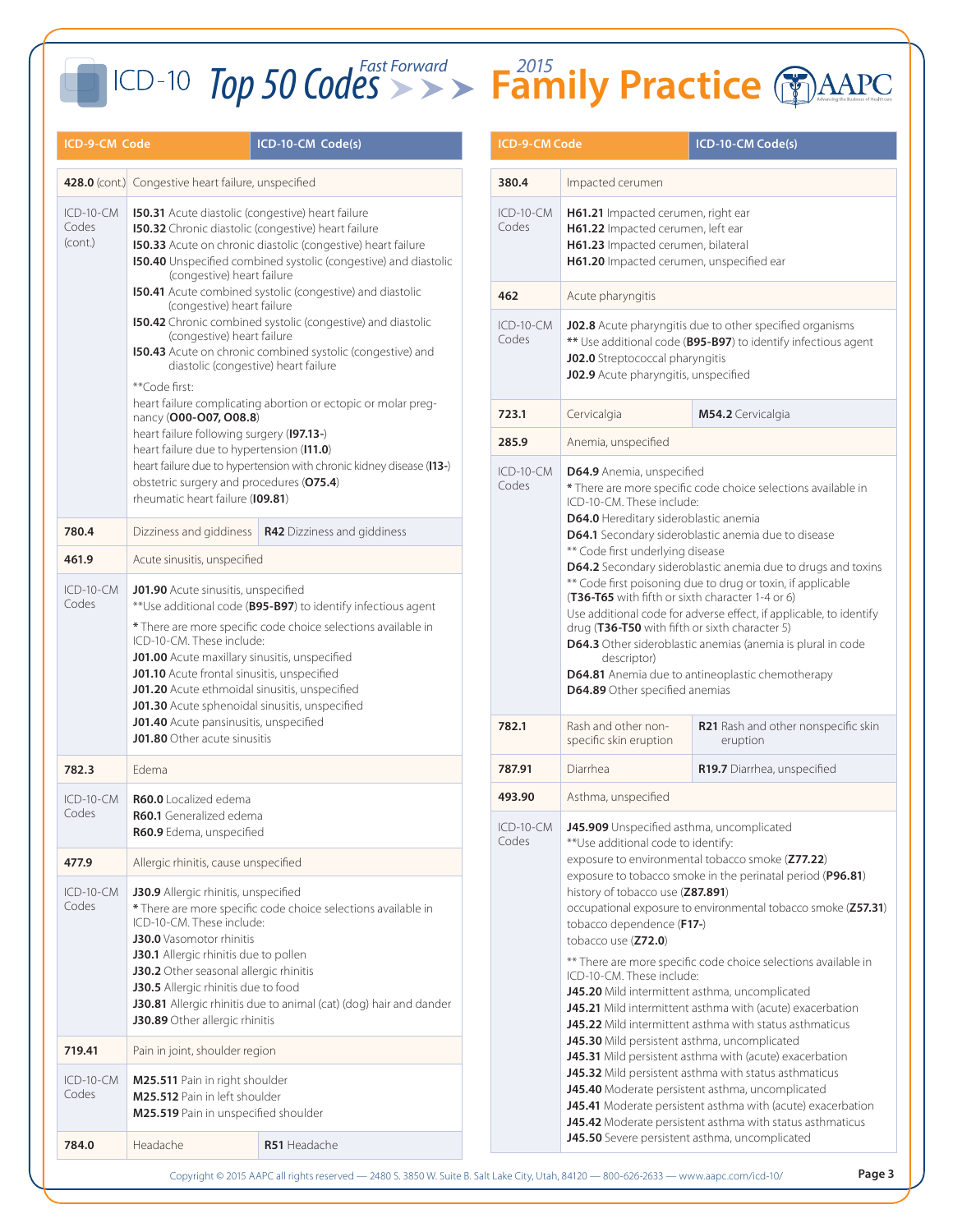| ICD-9-CM Code                                                                                                                                                                                                                                                                                                                                                          |                                                                                                                                                                                                                                                                                                                                                                                                                                                                                                                                                                                                         | <b>ICD-10-CM Code(s)</b>                                                                                                                                | ICD-9-CM Code                                                                                                                                                                                                                                                                                                                                                                                                                                          |                                                                                                                                                                                                                                                                                                                    | <b>ICD-10-CM Code(s)</b> |
|------------------------------------------------------------------------------------------------------------------------------------------------------------------------------------------------------------------------------------------------------------------------------------------------------------------------------------------------------------------------|---------------------------------------------------------------------------------------------------------------------------------------------------------------------------------------------------------------------------------------------------------------------------------------------------------------------------------------------------------------------------------------------------------------------------------------------------------------------------------------------------------------------------------------------------------------------------------------------------------|---------------------------------------------------------------------------------------------------------------------------------------------------------|--------------------------------------------------------------------------------------------------------------------------------------------------------------------------------------------------------------------------------------------------------------------------------------------------------------------------------------------------------------------------------------------------------------------------------------------------------|--------------------------------------------------------------------------------------------------------------------------------------------------------------------------------------------------------------------------------------------------------------------------------------------------------------------|--------------------------|
| 493.90                                                                                                                                                                                                                                                                                                                                                                 | Asthma, unspecified  (cont.)                                                                                                                                                                                                                                                                                                                                                                                                                                                                                                                                                                            |                                                                                                                                                         | 244.9                                                                                                                                                                                                                                                                                                                                                                                                                                                  | Unspecified hypothyroidism                                                                                                                                                                                                                                                                                         |                          |
| $ICD-10-CM$<br>J45.51 Severe persistent asthma with (acute) exacerbation<br>Codes<br>J45.52 Severe persistent asthma with status asthmaticus<br>(cont.)<br>J45.901 Unspecified asthma with (acute) exacerbation<br>J45.902 Unspecified asthma with status asthmaticus<br>J45.990 Exercise induced bronchospasm<br>J45.991 Cough variant asthma<br>J45.998 Other asthma |                                                                                                                                                                                                                                                                                                                                                                                                                                                                                                                                                                                                         | ICD-10-CM<br>Codes                                                                                                                                      | E03.9 Hypothyroidism, unspecified<br>* There are more specific code choice selectio<br>ICD-10-CM. These include:<br><b>E03.0</b> Congenital hypothyroidism with diffuse<br>E03.1 Congenital hypothyroidism without goi<br>E03.2 Hypothyroidism due to medicaments a<br>exogenous substances<br>** Code first poisoning due to drug or toxin, if                                                                                                        |                                                                                                                                                                                                                                                                                                                    |                          |
| 490<br>$ICD-10-CM$<br>Codes                                                                                                                                                                                                                                                                                                                                            | Bronchitis, not specified as acute or chronic<br>J40 Bronchitis, not specified as acute or chronic<br>** Use additional code to identify:<br>Exposure to environmental tobacco smoke (Z77.22)<br>Exposure to tobacco smoke in the perinatal period (P96.81)<br>History of tobacco use (Z87.891)                                                                                                                                                                                                                                                                                                         |                                                                                                                                                         |                                                                                                                                                                                                                                                                                                                                                                                                                                                        | (T36-T65 with fifth or sixth character 1-4 or 6)<br>Use additional code for adverse effect, if applie<br>drug (T36-T50 with fifth or sixth character 5)<br><b>E03.3</b> Postinfectious hypothyroidism<br><b>E03.4</b> Atrophy of thyroid (acquired)<br>E03.5 Myxedema coma<br>E03.8 Other specified hypothyroidism |                          |
|                                                                                                                                                                                                                                                                                                                                                                        | (Z57.31)                                                                                                                                                                                                                                                                                                                                                                                                                                                                                                                                                                                                | Occupational exposure to environmental tobacco smoke                                                                                                    | 788.1                                                                                                                                                                                                                                                                                                                                                                                                                                                  | Dysuria                                                                                                                                                                                                                                                                                                            | R30.0 Dysuria            |
|                                                                                                                                                                                                                                                                                                                                                                        | Tobacco dependence (F17 .- )<br>Tobacco use (Z72.0)                                                                                                                                                                                                                                                                                                                                                                                                                                                                                                                                                     |                                                                                                                                                         | 786.05                                                                                                                                                                                                                                                                                                                                                                                                                                                 | Shortness of breath                                                                                                                                                                                                                                                                                                | R06.02 Shortness o       |
|                                                                                                                                                                                                                                                                                                                                                                        | ICD-10-CM. These include:                                                                                                                                                                                                                                                                                                                                                                                                                                                                                                                                                                               | ** There are more specific code choice selections available in                                                                                          | 309.9                                                                                                                                                                                                                                                                                                                                                                                                                                                  | Unspecified adjustment reaction                                                                                                                                                                                                                                                                                    |                          |
|                                                                                                                                                                                                                                                                                                                                                                        | J20.0 Acute bronchitis due to Mycoplasma pneumoniae<br>J20.1 Acute bronchitis due to Hemophilus influenzae<br>J20.2 Acute bronchitis due to streptococcus<br>J20.3 Acute bronchitis due to coxsackievirus<br>J20.4 Acute bronchitis due to parainfluenza virus<br>J20.5 Acute bronchitis due to respiratory syncytial virus<br>J20.6 Acute bronchitis due to rhinovirus<br><b>J20.7</b> Acute bronchitis due to echovirus<br>J20.8 Acute bronchitis due to other specified organisms<br>J20.9 Acute bronchitis, unspecified<br>J41.0 Simple chronic bronchitis<br>J41.1 Mucopurulent chronic bronchitis | $ICD-10-CM$<br>Codes                                                                                                                                    | F43.20 Adjustment disorder, unspecified<br>* There are more specific code choice selectio<br>ICD-10-CM. These include:<br>F43.21 Adjustment disorder with depressed n<br>F43.22 Adjustment disorder with anxiety<br>F43.23 Adjustment disorder with mixed anxie<br>depressed mood<br>F43.24 Adjustment disorder with disturbance<br>F43.25 Adjustment disorder with mixed distu<br>emotions and conduct<br>F43.29 Adjustment disorder with other sympt |                                                                                                                                                                                                                                                                                                                    |                          |
|                                                                                                                                                                                                                                                                                                                                                                        |                                                                                                                                                                                                                                                                                                                                                                                                                                                                                                                                                                                                         | J41.8 Mixed simple and mucopurulent chronic bronchitis                                                                                                  | 719.45                                                                                                                                                                                                                                                                                                                                                                                                                                                 | Pain in joint, pelvic region and thigh                                                                                                                                                                                                                                                                             |                          |
| 493.00                                                                                                                                                                                                                                                                                                                                                                 | J42 Unspecified chronic bronchitis<br>Extrinsic asthma, unspecified                                                                                                                                                                                                                                                                                                                                                                                                                                                                                                                                     |                                                                                                                                                         | ICD-10-CM<br>Codes                                                                                                                                                                                                                                                                                                                                                                                                                                     | M25.551 Pain in right hip<br>M25.552 Pain in left hip<br>M25.559 Pain in unspecified hip                                                                                                                                                                                                                           |                          |
| ICD-10-CM<br>Codes                                                                                                                                                                                                                                                                                                                                                     |                                                                                                                                                                                                                                                                                                                                                                                                                                                                                                                                                                                                         | J45.901 Unspecified asthma with (acute) exacerbation<br>J45.902 Unspecified asthma with status asthmaticus<br>J45.909 Unspecified asthma, uncomplicated | 786.09                                                                                                                                                                                                                                                                                                                                                                                                                                                 | Other symptoms involving respiratory system<br>symptoms                                                                                                                                                                                                                                                            |                          |
| ** Use additional code to identify:<br>exposure to environmental tobacco smoke (Z77.22)<br>exposure to tobacco smoke in the perinatal period (P96.81)<br>history of tobacco use (Z87.891)<br>occupational exposure to environmental tobacco smoke (Z57.31)<br>tobacco dependence (F17-)<br>tobacco use (Z72.0)                                                         |                                                                                                                                                                                                                                                                                                                                                                                                                                                                                                                                                                                                         |                                                                                                                                                         | $ICD-10-CM$<br>Codes                                                                                                                                                                                                                                                                                                                                                                                                                                   | R06.83 Snoring<br>R06.00 Dyspnea, unspecified<br>R06.3 Periodic breathing<br>R06.4 Hyperventilation<br>R06.89 Other abnormalities of breathing                                                                                                                                                                     |                          |

| <b>ICD-9-CM Code</b> |                                                                                                                                                                                                                                                                                                                                                                                                                                                                                                                                                                                                                                                                                                                                        | ICD-10-CM Code(s) |  |  |
|----------------------|----------------------------------------------------------------------------------------------------------------------------------------------------------------------------------------------------------------------------------------------------------------------------------------------------------------------------------------------------------------------------------------------------------------------------------------------------------------------------------------------------------------------------------------------------------------------------------------------------------------------------------------------------------------------------------------------------------------------------------------|-------------------|--|--|
| 244.9                | Unspecified hypothyroidism                                                                                                                                                                                                                                                                                                                                                                                                                                                                                                                                                                                                                                                                                                             |                   |  |  |
| ICD-10-CM<br>Codes   | <b>E03.9</b> Hypothyroidism, unspecified<br>* There are more specific code choice selections available<br>ICD-10-CM. These include:<br>E03.0 Congenital hypothyroidism with diffuse goiter<br>E03.1 Congenital hypothyroidism without goiter<br><b>E03.2</b> Hypothyroidism due to medicaments and other<br>exogenous substances<br>** Code first poisoning due to drug or toxin, if applicable<br>(T36-T65 with fifth or sixth character 1-4 or 6)<br>Use additional code for adverse effect, if applicable, to identify<br>drug (T36-T50 with fifth or sixth character 5)<br><b>E03.3</b> Postinfectious hypothyroidism<br><b>E03.4</b> Atrophy of thyroid (acquired)<br>E03.5 Myxedema coma<br>E03.8 Other specified hypothyroidism |                   |  |  |
| 788.1                | Dysuria<br>R30.0 Dysuria                                                                                                                                                                                                                                                                                                                                                                                                                                                                                                                                                                                                                                                                                                               |                   |  |  |
| 786.05               | Shortness of breath<br><b>R06.02</b> Shortness of breath                                                                                                                                                                                                                                                                                                                                                                                                                                                                                                                                                                                                                                                                               |                   |  |  |
| 309.9                | Unspecified adjustment reaction                                                                                                                                                                                                                                                                                                                                                                                                                                                                                                                                                                                                                                                                                                        |                   |  |  |
| ICD-10-CM<br>Codes   | F43.20 Adjustment disorder, unspecified<br>* There are more specific code choice selections available<br>ICD-10-CM. These include:<br>F43.21 Adjustment disorder with depressed mood<br>F43.22 Adjustment disorder with anxiety<br>F43.23 Adjustment disorder with mixed anxiety and<br>depressed mood<br>F43.24 Adjustment disorder with disturbance of conduct<br>F43.25 Adjustment disorder with mixed disturbance of<br>emotions and conduct<br>F43.29 Adjustment disorder with other symptoms                                                                                                                                                                                                                                     |                   |  |  |
| 719.45               | Pain in joint, pelvic region and thigh                                                                                                                                                                                                                                                                                                                                                                                                                                                                                                                                                                                                                                                                                                 |                   |  |  |
| $ICD-10-CM$<br>Codes | M25.551 Pain in right hip<br>M25.552 Pain in left hip<br>M25.559 Pain in unspecified hip                                                                                                                                                                                                                                                                                                                                                                                                                                                                                                                                                                                                                                               |                   |  |  |
| 786.09               | Other symptoms involving respiratory system and other chest<br>symptoms                                                                                                                                                                                                                                                                                                                                                                                                                                                                                                                                                                                                                                                                |                   |  |  |
| ICD-10-CM<br>Codes   | R06.83 Snoring<br>R06.00 Dyspnea, unspecified<br>R06.3 Periodic breathing<br>R06.4 Hyperventilation<br>R06.89 Other abnormalities of breathing                                                                                                                                                                                                                                                                                                                                                                                                                                                                                                                                                                                         |                   |  |  |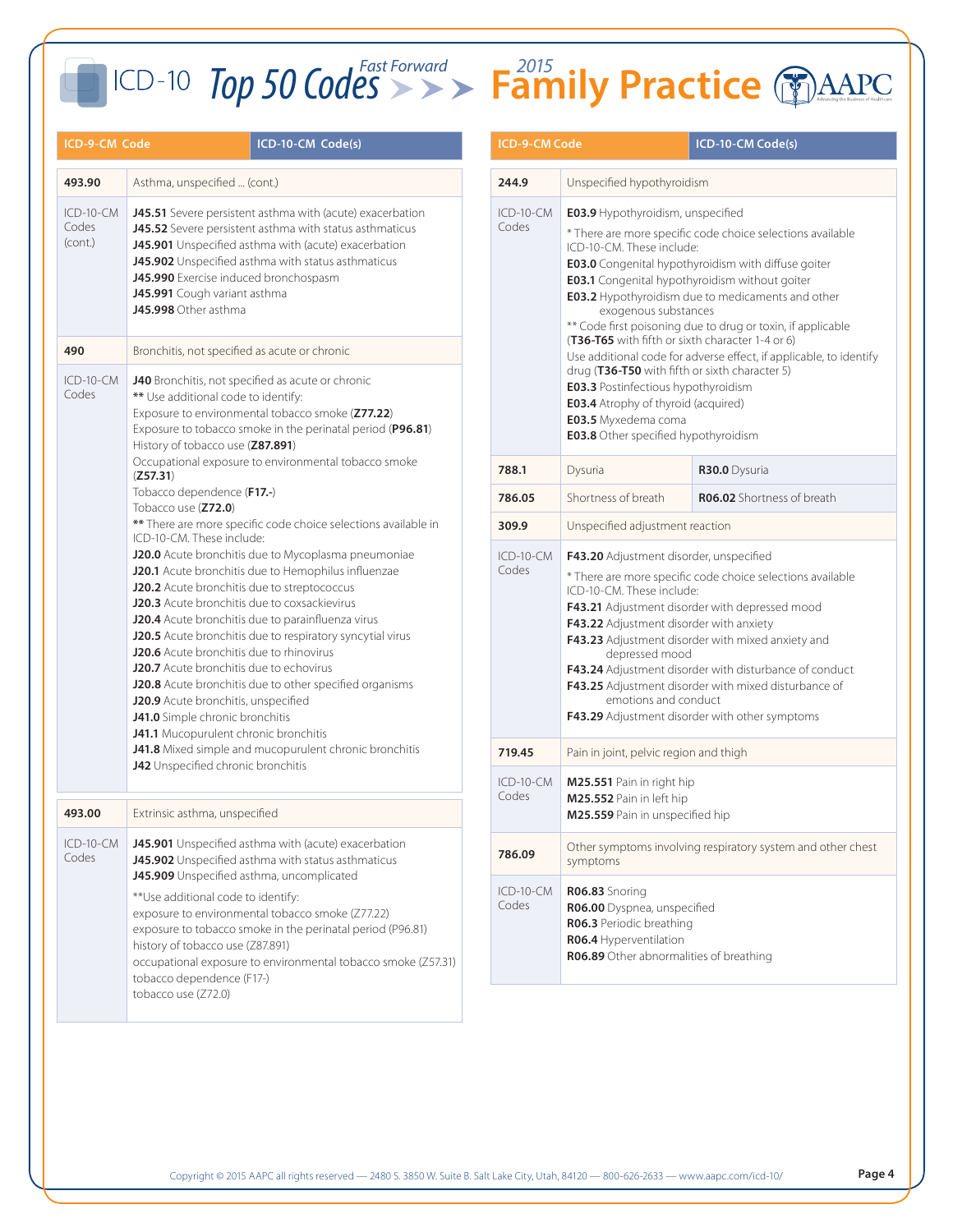### **ICD-9-CM Code ICD-10-CM Code(s) ICD-9-CM Code ICD-10-CM Code(s) 692.9** Contact dermatitis and other eczema, unspecified cause ICD-10-CM Codes **L25.9** Unspecified contact dermatitis, unspecified nature \*\* Use additional code for adverse effect, if applicable, to identify drug (**T36-T50** with fifth or sixth character 5) **L30.9** Dermatitis, unspecified \* There are more specific code choice selections available ICD-10-CM. These include: **L25.0** Unspecified contact dermatitis due to cosmetics **L25.1** Unspecified contact dermatitis due to drugs in contact with skin **L25.2** Unspecified contact dermatitis due to dyes **L25.3** Unspecified contact dermatitis due to other chemical products **L25.4** Unspecified contact dermatitis due to food in contact with skin **L25.5** Unspecified contact dermatitis due to plants, except food **L25.8** Unspecified contact dermatitis due to other agents \*\* Use additional code for adverse effect, if applicable, to identify drug (**T36-T50** with fifth or sixth character 5)

| <b>ICD-9-CM Code</b> |                                                                                                                                                                                                                                                                                                                                          | ICD-10-CM Code(s)     |  |
|----------------------|------------------------------------------------------------------------------------------------------------------------------------------------------------------------------------------------------------------------------------------------------------------------------------------------------------------------------------------|-----------------------|--|
| 724.2                | Lumbago                                                                                                                                                                                                                                                                                                                                  | $M54.5$ Low back pain |  |
| 682.6                | Cellulitis and abscess leg, except foot                                                                                                                                                                                                                                                                                                  |                       |  |
| $ICD-10-CM$<br>Codes | <b>L03.115</b> Cellulitis of right lower limb<br><b>L03.116</b> Cellulitis of left lower limb<br><b>L03.119</b> Cellulitis of unspecified part of limb<br><b>L03.125</b> Acute lymphangitis of right lower limb<br><b>L03.126</b> Acute lymphangitis of left lower limb<br><b>L03.129</b> Acute lymphangitis of unspecified part of limb |                       |  |
| 455.5                | External hemorrhoids with complication NEC                                                                                                                                                                                                                                                                                               |                       |  |
| $ICD-10-CM$<br>Codes | K64.4 Residual hemorrhoidal skin tags<br>K64.5 Perjanal venous thrombosis                                                                                                                                                                                                                                                                |                       |  |